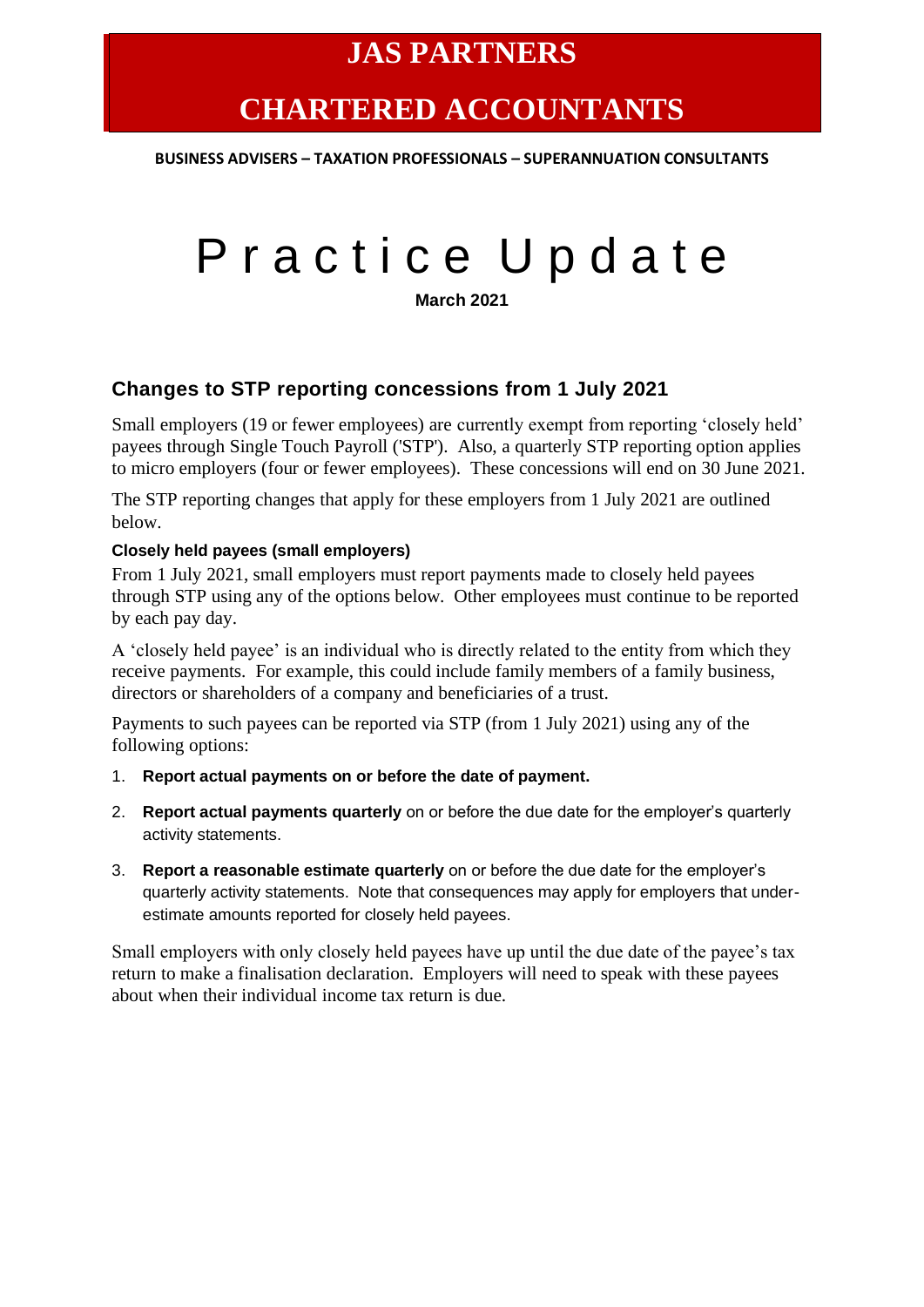#### **Micro employers**

From 1 July 2021, the quarterly reporting concession will only be considered for eligible micro employers experiencing 'exceptional circumstances'.

Common examples of when the ATO would generally consider it to be fair and reasonable to grant a deferral due to exceptional or unforeseen circumstances include natural disasters, other disasters or events, serious illness or death.

Additionally, 'exceptional circumstances' for access to the STP quarterly reporting concession from 1 July 2021 may include where a micro employer has:

❑ seasonal or intermittent workers; or

❑ no or unreliable internet connection.

The ATO says it will consider any other unique circumstances on a case-by-case basis.

It should be noted that registered agents must apply for this concession and lodge STP reports, quarterly, on behalf of their eligible micro employer clients.

The STP reports are due the same day as the employer's quarterly activity statements.

If an employer prefers to report monthly, the STP reports must be lodged on or before the 21st day of the following month.

Finalisation declarations will need to be submitted by 14 July each year.

*Editor: Please contact our office if you require more information or assistance with these STP reporting options.* 

## **Paper PAYG and GST quarterly instalment notices**

The ATO has previously advised that it will no longer issue paper activity statements after electronic lodgment. Instead, electronic activity statements will be available for access online, three to four days after the activity statement is generated.

As part of its digital improvement program, the ATO stopped issuing paper quarterly PAYG and GST instalment notices (forms R, S & T), where taxpayers had a digital preference on ATO systems. The September 2020 notice was the last one issued to these taxpayers.

However, the ATO has received feedback from tax professionals that issues have arisen for some of their clients as a result of this change. For example, some taxpayers who are selflodgers rely on the receipt of the paper statements as a reminder that their instalments are due.

As an interim solution, the ATO said it will issue paper PAYG and GST quarterly instalment notices starting with the March 2021 quarterly notices.

For taxpayers impacted by this change, the ATO will work with their registered agents to take their circumstances into account. The ATO has a range of practical support options available, including lodgment deferrals and payment plans that agents can access online, on behalf of their clients.

For self-lodgers, the ATO has issued an email notification reminding them that their December 2020 PAYG and GST instalment notices are due for payment soon (by 2 March 2021)

The ATO said it will continue to work with the tax profession to develop a digital solution for the PAYG and GST instalment notices that is workable for registered agents and their clients.

*Editor: Please contact our office if you require more information about paper PAYG or GST quarterly instalment notices.*